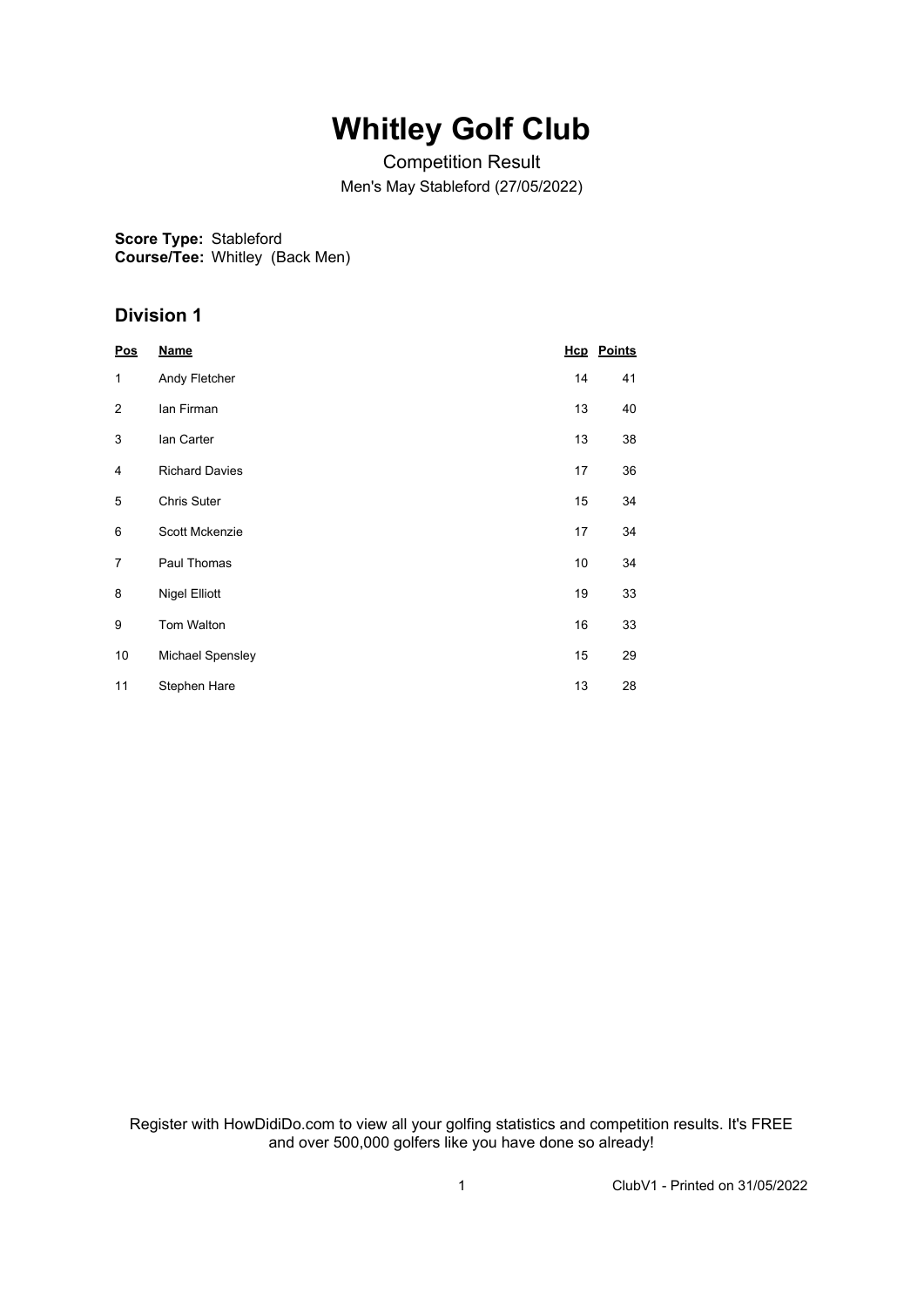**Score Type:** Stableford **Course/Tee:** Whitley (Back Men)

#### **Division 2**

| <b>Pos</b>   | <b>Name</b>           |    | <b>Hcp</b> Points |
|--------------|-----------------------|----|-------------------|
| $\mathbf{1}$ | David Sibun           | 21 | 41                |
| 2            | Joe Hare              | 33 | 41                |
| 3            | Jock Dobbin           | 23 | 39                |
| 4            | Philip Evans          | 23 | 37                |
| 5            | <b>Riley Bryant</b>   | 27 | 37                |
| 6            | Robert Owen           | 22 | 36                |
| 7            | Raymond Thomas        | 29 | 36                |
| 8            | Keith Mills           | 21 | 36                |
| 9            | <b>Martin Doughty</b> | 25 | 34                |
| 10           | Andrew Lowe           | 26 | 33                |
| 11           | Tony Dance            | 21 | 33                |
| 12           | Zen Czelecki          | 35 | 33                |
| 13           | Martin Clegg          | 22 | 33                |
| 14           | Keith Hillman         | 23 | 32                |
| 15           | Chris Sealy           | 25 | 30                |
| 16           | Alan Mussard          | 33 | 29                |
| 17           | <b>Bill Ruthven</b>   | 27 | 28                |
| 18           | <b>Graham Peters</b>  | 36 | 26                |
| 19           | David Collier         | 21 | 26                |
| 20           | David Powell          | 27 | 20                |

Register with HowDidiDo.com to view all your golfing statistics and competition results. It's FREE and over 500,000 golfers like you have done so already!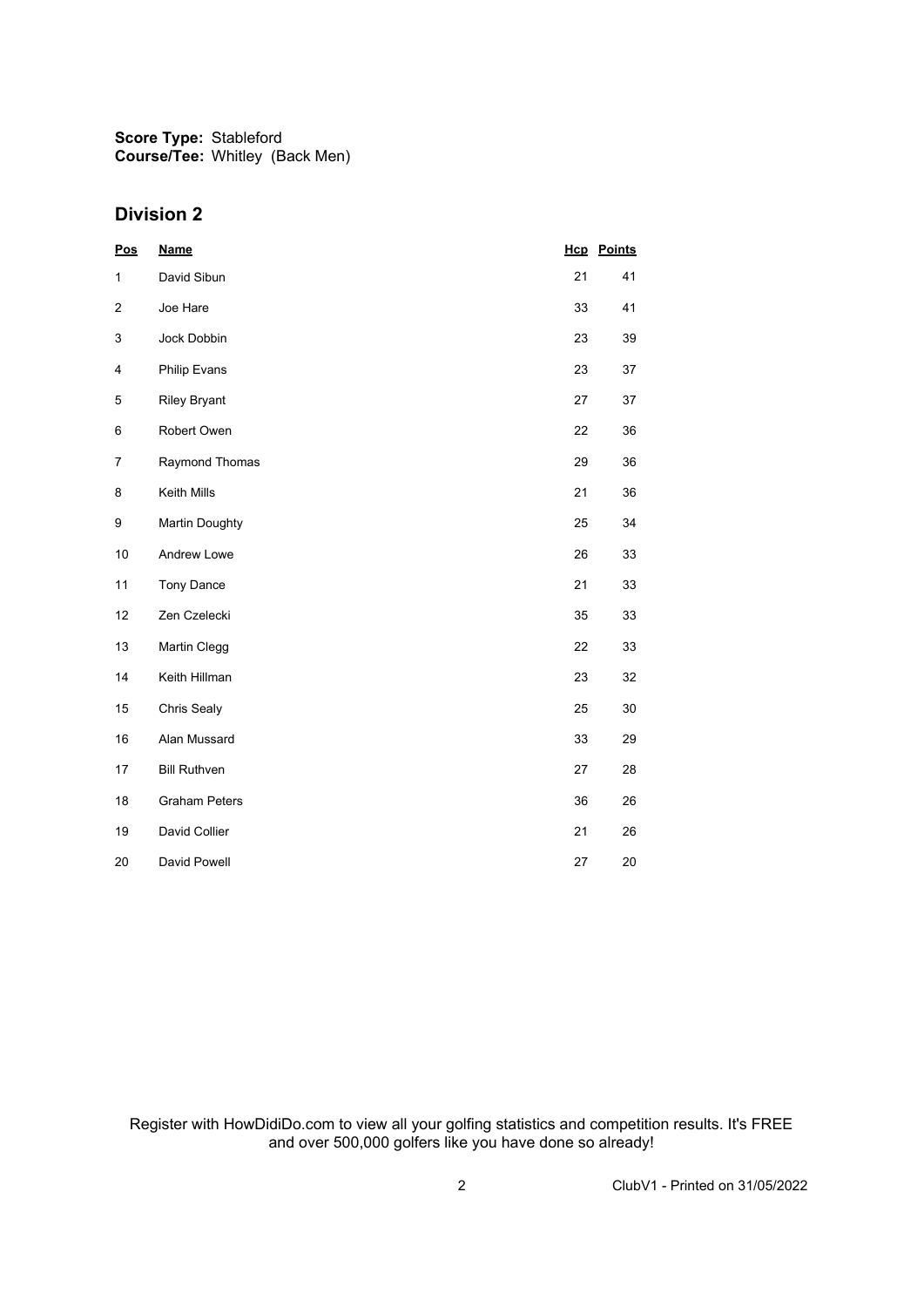**Score Type:** Stableford **Course/Tee:** Whitley (Back Men)

#### **Division 2**

**Pos Name Hcp Points**

Register with HowDidiDo.com to view all your golfing statistics and competition results. It's FREE and over 500,000 golfers like you have done so already!